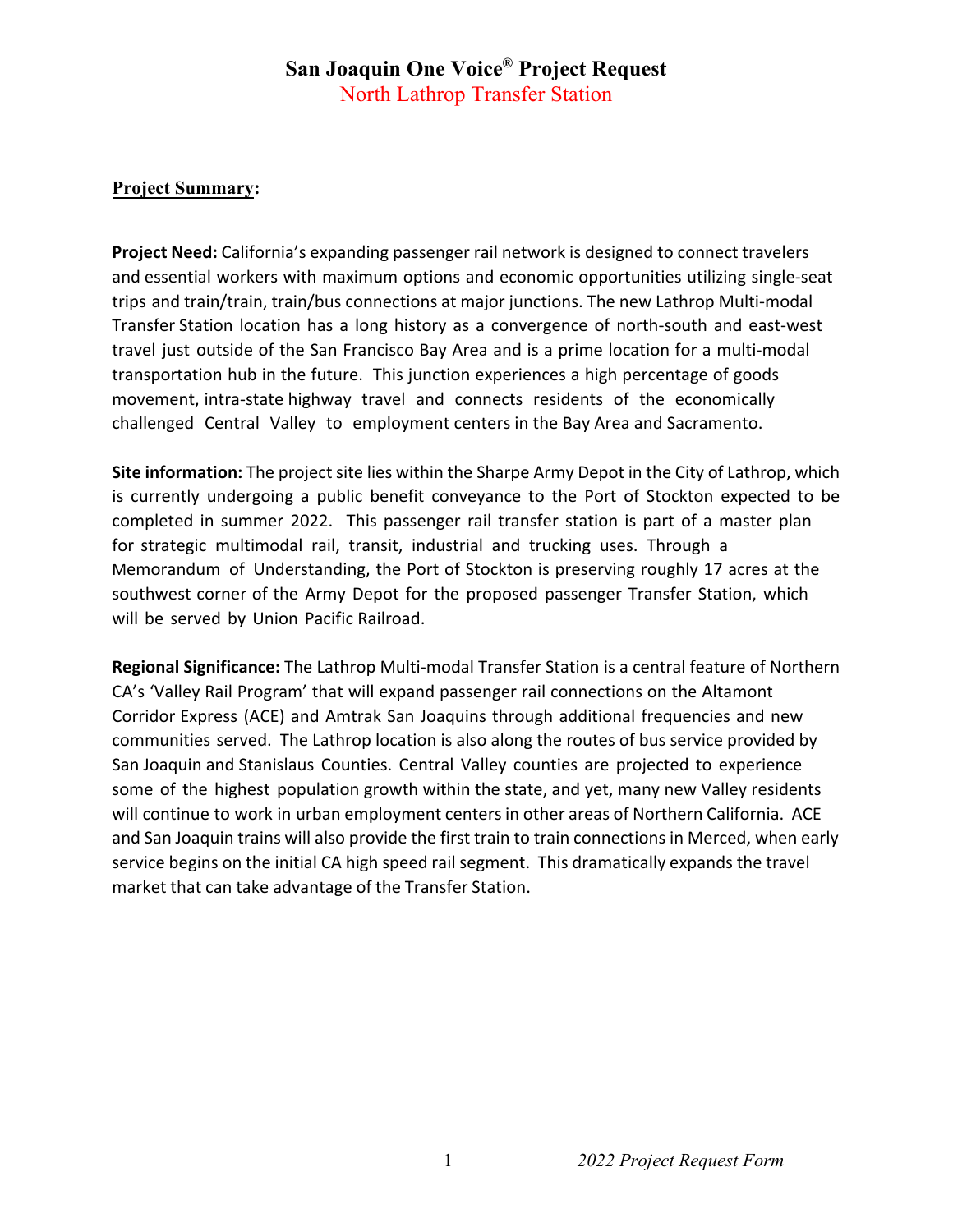**Safety:** Statistically, regional rail travel has a much lower accident rate per passenger than that of an automobile passenger. Congestion and accident rates along the parallel highways near the project site are some of the highest in Northern California. Each and every driver that can be encouraged to travel by train because of additional connections and destinations, helps decrease the overall accident rate and increase the safety of travel.

**Accessibility:** The station design focuses on ensuring those passengers with mobility challenges have convenient opportunities to board the trains. The station will be utilizing ramps, pedestrian overcrossings, elevators and level-boarding platforms to ensure access is inviting and easy for all to navigate. Priority will also be given to transit, drop-off, bicycle, and pedestrian access over those driving to the station, in addition to traditional vehicle parking. There are extensive residential areas located directly adjacent to the station location to the northwest and southwest, thus providing ease of access for nearby residents to walk, bike, or scooter to the station.

**Sustainability:** Increasing passenger rail trips will reduce personal vehicle miles of travel and positively impact greenhouse gas emissions in a non-attainment region. Additionally, the agency will incorporate sustainable design practices and technologies into the transfer station like pedestrian shelters and shading with solar panels overhead, providing renewable energy for the station's power needs. Additionally, the panels will minimize the radiant heat otherwise simmering over open pavement and concrete.